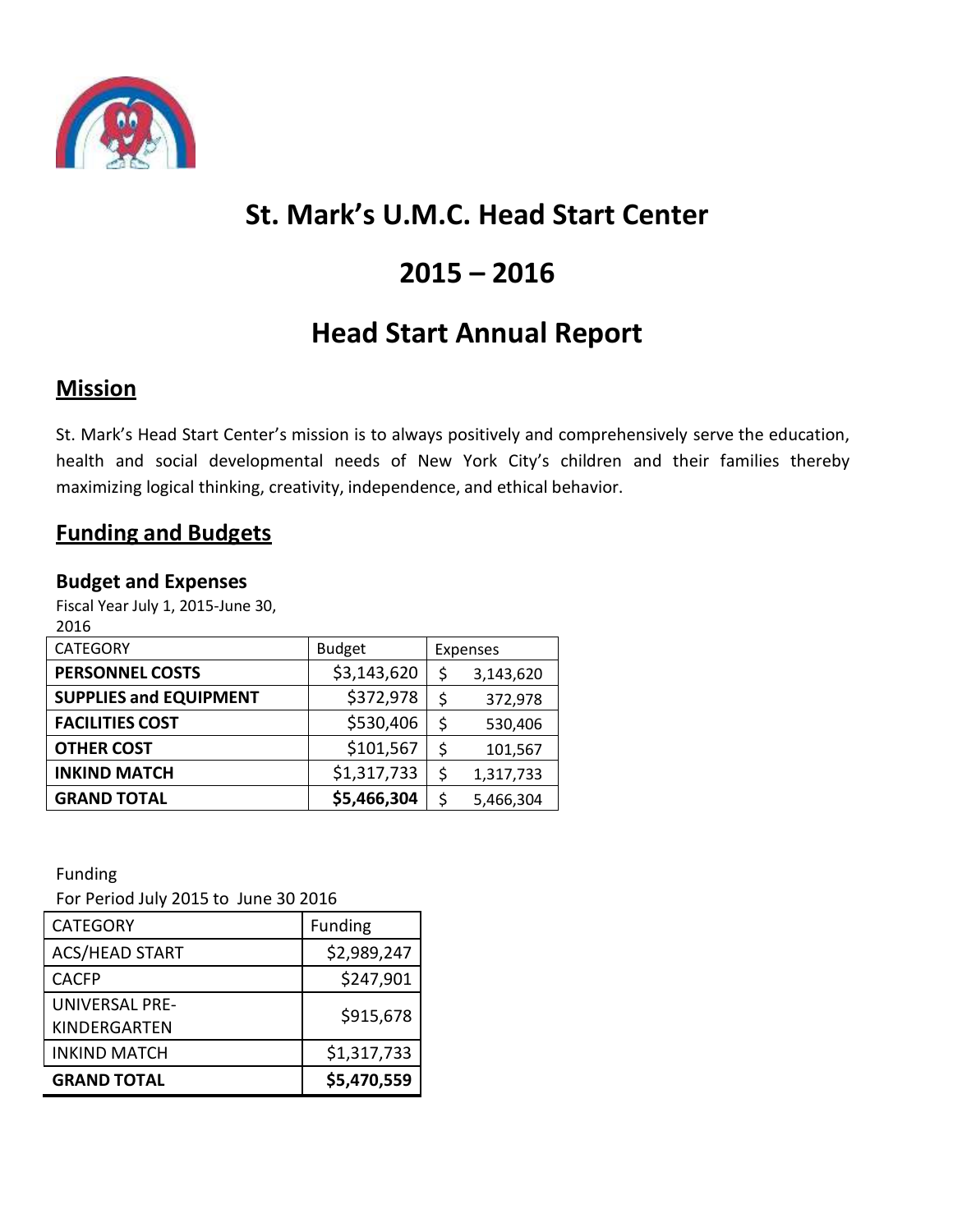

## **Audits and Reviews**

Results of the recent federal review:

| <b>Compliance Level</b> | <b>Applicable</b><br><b>Standard</b> | <b>Violation Description</b><br>(from Items in | <b>Immediate</b><br><b>Resolution - proof of</b> |
|-------------------------|--------------------------------------|------------------------------------------------|--------------------------------------------------|
|                         |                                      | Appendix A)                                    | work done                                        |
|                         |                                      | Facilities, materials,                         |                                                  |
|                         |                                      | and equipment are not                          |                                                  |
|                         |                                      | free of hazards that                           | bathroom toilet seat                             |
|                         |                                      | may cause harm to                              | immediately replaced                             |
|                         |                                      | children, families, or                         | if scratched or                                  |
| Deficiency              | 1304.53(a)(10)(viii)                 | staff.                                         | damaged                                          |
|                         |                                      | Prescribed                                     |                                                  |
|                         |                                      | medications are not in                         |                                                  |
|                         |                                      | original containers with                       | Agency only accepts                              |
|                         |                                      | original prescription                          | Asthma inhalers in                               |
| Concern                 | 1304.22(c)(1-4)                      | labels.                                        | original container                               |
|                         |                                      | The classroom does                             |                                                  |
|                         |                                      | not provide 35 squae                           |                                                  |
|                         |                                      | feet of usable indoor                          | enrollment reduced by                            |
| Deficiency              | 1304.53(a)(5)                        | space per child                                | attrition                                        |
|                         |                                      | The heating and                                |                                                  |
|                         |                                      | cooling system is not                          |                                                  |
|                         |                                      | designed to prevent                            | Radiiator covers                                 |
| Immediate               |                                      | injury to children and                         | replaced with new,                               |
| Deficiency              | 1304.53(a)(10)(i)                    | adults.                                        | constructed from wood                            |

The most recent audit issued an unqualified opinion.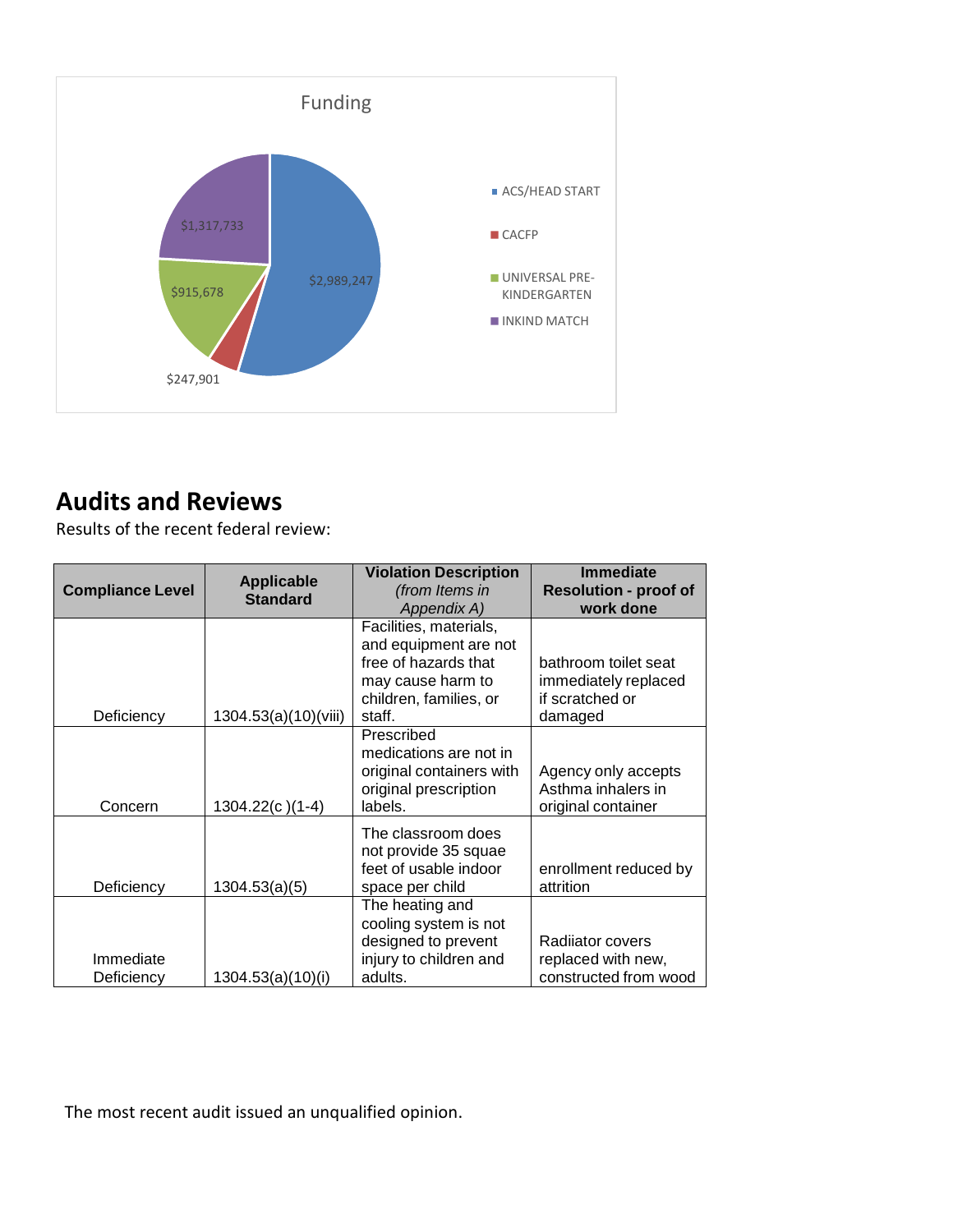### **Eligibility and Enrollment**

| The total number of children and families served: | -263             |     |
|---------------------------------------------------|------------------|-----|
| The average monthly enrollment:                   | 262 children 99% |     |
| Percentage of Eligible children served:           |                  | 97% |
| Average monthly attendance                        |                  | 95% |

### **Health Services**

| Percentage of enrolled children that received dental exams:  | 100% |
|--------------------------------------------------------------|------|
| Percentage of enrolled children that received medical exams: | 100% |

## **Parent Involvement Activities**

Parent involvement is an integral part of closing the achievement gap. Parents are encouraged to read to their child with free books distributed each month through partnerships with organizations.

Parents are made to feel welcome and many opportunities for involvement are provided. These includes volunteering, participation in Parent Policy Committee and Program Governance, Health Advisory Committee, and School Readiness Committee.

Employees build partnerships with parents and help them to develop goals, encouraging them to participate in and attend center events. These include:

Pedestrian Safety, Field Trips Home visits Parent Teacher Conferences, Nutrition Training, Transitioning to Kindergarten workshops, Early Childhood Development, Mental Health, Child Abuse and Maltreatment, Domestic Violence, Asthma and Allergies Multiculturalism and food tasting Mother's day and Father's day events Farm-to -preschool

## **Preparing Children for Kindergarten**

### **Curriculum**

St. Mark's uses Creative Curriculum to establish a framework of child development, teacher involvement and continuous training, parent involvement to provide high quality early childhood experiences, in an effort to increase school readiness. Creative Curriculum is a scientifically based and developmentally appropriate curriculum. It "offers teachers the guidance, support, and freedom to be creative and responsive to children" i Creative Curriculum encourages planning, child specific goals and on-going assessment.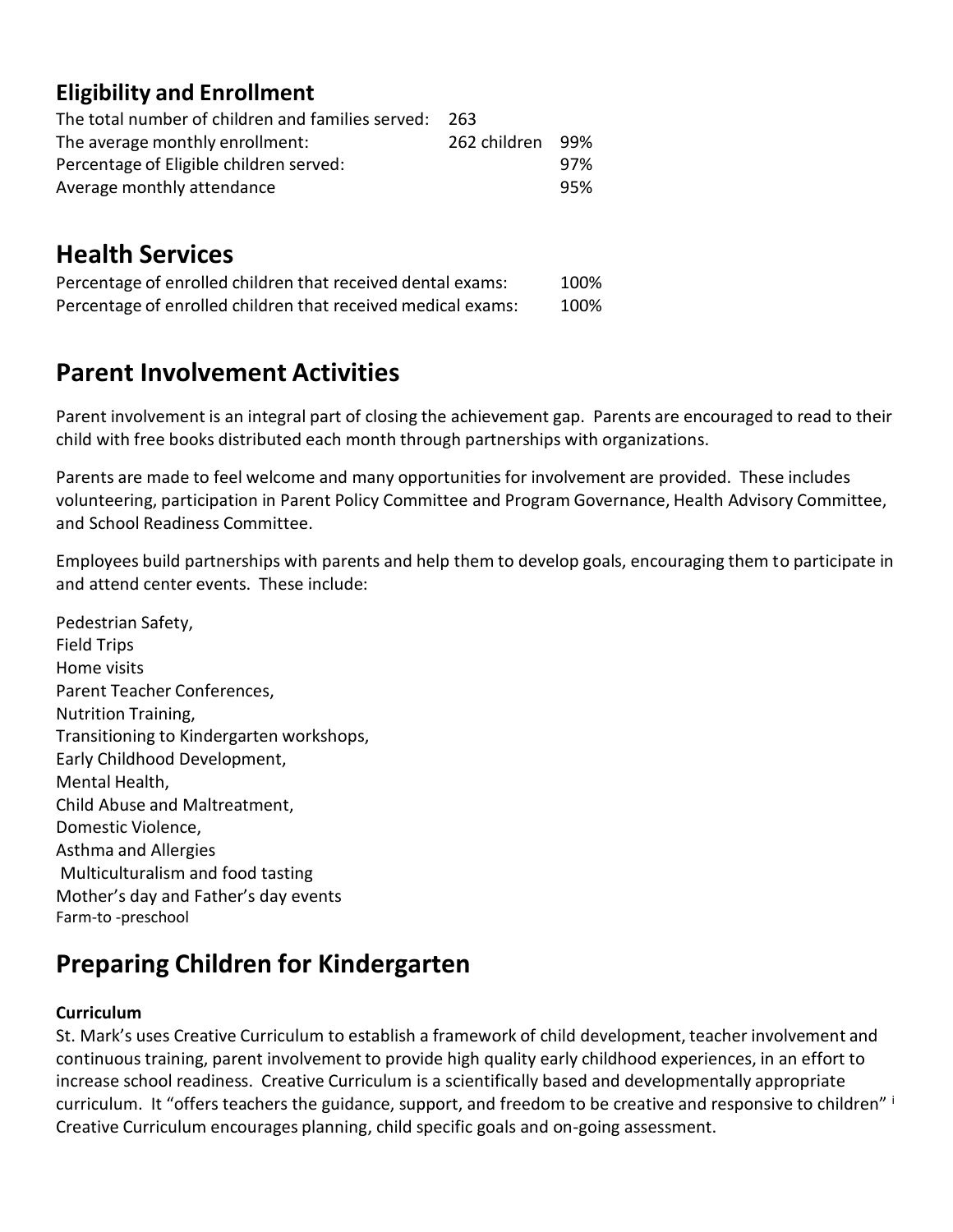#### **School Readiness**

St. Mark's created a School Readiness Plan that outlines the necessary components to prepare children for kindergarten. These include:

School Readiness Team School Readiness Goals Quality Teaching and Learning Staff development Family Engagement Evaluating Child Outcomes Supporting **Transitions** 

#### School Readiness Goals

- *1. Cognition and General Knowledge:*
	- *a) Mathematics:*

Children will understand measure and concepts such as "longer/shorter" and "heavier/lighter". Children will understand and intentionally manipulate quantities.

Children will describe and compare features of objects and shapes.

Children will demonstrate an awareness of spatial relationships, patterns, and sequences.

#### b) *Science*:

Children will demonstrate basic use of scientific method and basic conceptual knowledge of the natural and physical world.

Children will demonstrate the ability to think through problems and apply strategiesfor solving them.

*c) Social Studies:*

Children will demonstrate an understanding of one's relationship to the family and the community, roles in the family and community and will demonstrate respect for diversity.

*2. Physical Development and Health:*

Children will demonstrate an understanding of safe and healthy habits.

Children will demonstrate appropriate gross motor skills and fine motor skills in a variety of settings.

*3. Approaches to Learning:*

Children will cooperate with peers to extend play and solve problems.

Children will demonstrate persistence in play, activities, and problem solving.

Children will demonstrate curiosity, creativity, flexibility, and willingness to try new experiences.

Children will demonstrate use of music, movement, drama and visual art to express ideas and emotions.

*4. Social Emotional Development:*

Children will develop and maintain positive relationships with children and adults. Children will demonstrate positive self-concept and self-efficacy. Children will demonstrate self-regulation skills in response to needs, feelings and events.

*5. Language and Literacy:*